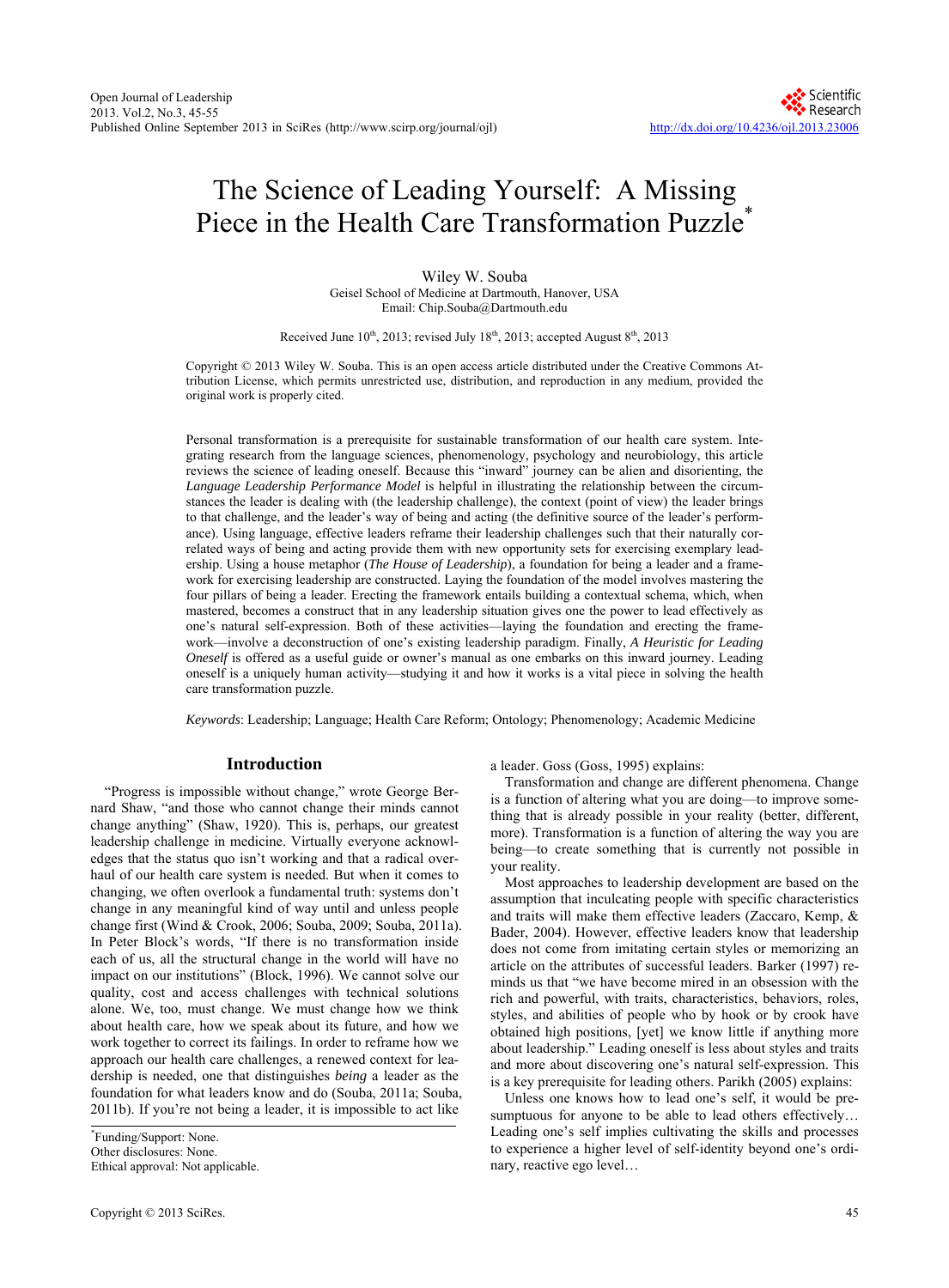To get beyond their "ordinary, reactive ego", effective leaders relentlessly work on "unconcealing" the prevailing mental maps that they carry around in their heads (Souba, 2011a; Souba, 2011b; Erhard, Jensen, & Granger, 2011; Erhard, Jensen, Zaffron, & Granger, 2011). This unveiling is critical because leaders are more effective when they are not limited by their hidden frames of reference and taken-for-granted worldviews. This new way of understanding leadership requires that leaders spend more time learning about and leading themselves. Eriksen (2008) expounds:

Too often, leaders of organizational change see the organization as an object separate of themselves… To be an effective leader, one must understand the nature of leadership, one's self, and [the] organization within the unfolding of one's day-to-day experience… [It is] clear how important it is for a leader to be the organizational change he or she seeks.

Socrates reminds us that the unexamined life is not worth living (Plato, 1998). To lead effectively, we must begin by examining ourselves. In this essay, I review the science of leading oneself, integrating research from the language sciences, phenomenology, psychology and neurobiology, disciplines that have advanced our understanding of this inward aspect of leadership. Leading oneself is a uniquely human activity—studying it and how it works is a vital piece in solving the health care transformation puzzle.

#### **The Connectome You Are Today Determines the Leader You Are Today**

Research in neuroscience has made it unambiguously clear that every aspect of our life experience and every choice we make is generated by neuronal patterns in our brain (Pascual-Leone, Amedi, Fregni, & Merabet, 2006; Kolb, Gibb, & Robinson, 1995; LeDoux, 2003; McGilchrist, 2012; Tse, 2013). MIT professor Sebastian Seung (Seung, 2012) contends that who you are, moment to moment, situation to situation lies in the specific connections between your neurons, which change as you learn and grow. The term *connectome* refers to the totality of connections between neurons in a nervous system. While your neural networks at any given moment encode your thoughts, feelings and perceptions, you also have a "typical" way of being our think of as personality, which is the self invoked by the idea that you are your connectome.

Both your genome and your experiences shape and mold your connectome, acting as critical determinants of the "way you wound up being" at any point in time in your life. While your genome is determined at the moment of fertilization, your connectome changes throughout your life. Your life experiences (in particular the stressful, traumatic ones) change your connectome by rewiring, reweighting, reconnecting, and/or regenerating synapses (Seung, 2012). Because of the plasticity of the brain in children, the wiring that occurs during childhood is an especially important landscaper of brain structure and function (Teicher, 2002; Bluck & Habermas, 2001; Miller, 2008; Staudinger, 1999; Brownlee, 1996). While we are not born with a neural network that is code for "I am inadequate", over time, such networks can become reflexive and automatic in children who are consistently humiliated and shamed. When these neural circuits are triggered by certain events later in life, the familiar feelings of anxiety, ineptness, and fear are re-activated.

To some extent, all children develop feelings of inadequacy that are the result of their brain's misinterpretation of something someone said or did that was misconstrued as meaning they were unacceptable, didn't belong or fit in, or didn't measure up (Souba, 2006). These errors in prospection occur because simulations are unrepresentative (we tend to remember our best and worst experiences), essentialized (we omit features that can influence our experience), abbreviated (we select only a few moments of a future event), and decontextualized (we exclude contexts that can shape our experiences) (Gilbert  $\&$ Wilson, 2007). The brain's account of an event (I got a "D" on the test so I'm stupid) is an inaccurate version of what really happened (I got a "D" on the test), but the brain's interpretation becomes our reality and our truth. These erroneous thought constructs originate in childhood when we are impressionable, vulnerable and lack the cognitive maturity to reason logically.

As we learn what's acceptable and what's important (and what's not), we label ourselves with certain life-long deficiencies and imperfections. Perhaps our accomplishments in school didn't live up to our parents' expectations and we decided that we're "not smart enough." Such "self-diagnoses" are invariably "terminal"; if, at a young age, you indict yourself as inadequate, try as you might, you can never quite measure up (Souba, 2011b).

When children believe that something is wrong with them, they instinctively develop survival strategies. They "design" themselves to have a set of thought processes, behaviors, and ways of doing things that seemingly give them some measure of success. These coping strategies shape our personality and contribute to "the way we wound up being." For example, one of the ways virtually all human beings "wound up being" is averse to change. It is not changed per se that we are opposed to; rather, it's the associated loss and fear that we (understandably) resist (Souba, 2008).

These underlying default "survival" circuits are genetically programmed and designed to respond unconditionally to stimuli arising from challenging life circumstances (Atkinson B., Atkinson L., Kutz, Lata P., Lata J., & Szekely, 2005). While all of us are born with these neural response programs, they become wired uniquely in each of us, based in part upon the emotionally significant experiences we've had in our lives. In John Green's words, "You don't remember what happened. What you remember becomes what happened" (Green, 2006).

Self-defeating stories are difficult to rewrite because they are deeply rooted in neural operating systems that are encoded to carry out their instructions automatically when activated. For new, more positive (constructive) narratives to become sufficiently wired into our neural circuitry we must first become aware of the encumbering narratives that tend to run our lives. Without this expanded awareness, our programmed (and counterproductive) ways of being and acting will routinely be triggered whenever we are confronted with a stressful leadership challenge.

I am belaboring the point about these limiting "ways we wound up being" for two reasons. First, we do not wind up being the way we are solely by chance. As we inevitably become acculturated and indoctrinated, we erect barriers to the full range of possible ways of being. These ways of being are reinforced by our parents when we're young ("You'll never make it if you don't get good grades") and later in life by our profession ("You'll never earn credibility unless you get promoted"). Paradoxically, our attempts to overcome our perceived imperfections result in ways of being and acting that further widen the gap between our inauthentic and true selves.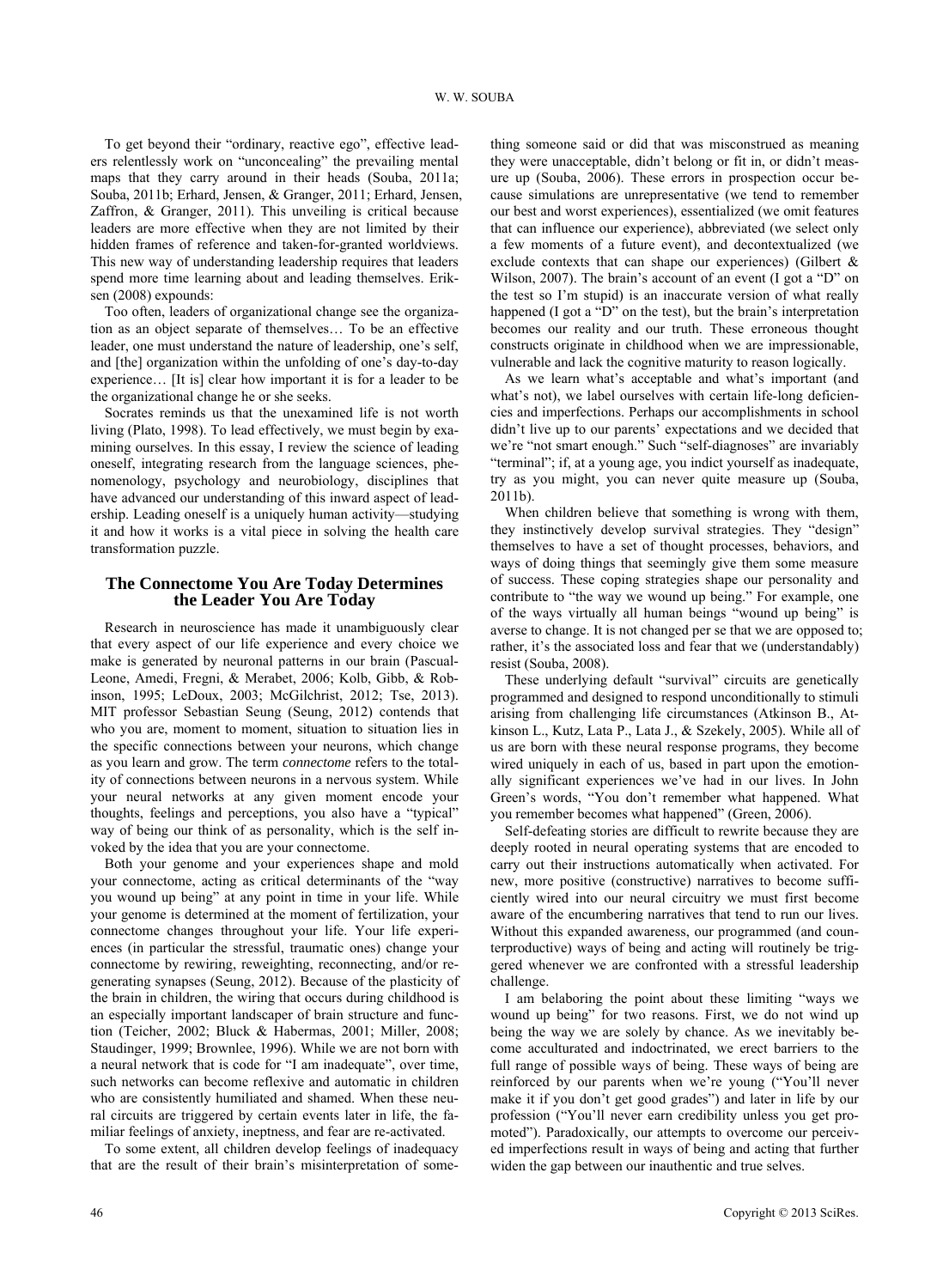Second, we tend to overlook that we are not stuck with our automatic ways of being and acting when we are confronted with a leadership challenge. The plasticity of the adult brain is indisputable, allowing us to "go beyond" the way we wound up being (Buonomano & Merzenich, 1998). Until you have re-invented yourself to be free from the constraints of your past (including your past successes), you will not have the power to deal effectively with what is the source of resistance to change, either your own or others (Goss, 1995).

This is critical as expanding our portfolio of possible leadership strategies will allow each of us to exercise more competent leadership under a more comprehensive range of situations. Thus, we must be willing to transcend the way we "wound up being", rather than simply tweaking it. We must expand our opportunity set of ways of being, thinking, speaking and acting rather than being stuck with a narrow repertoire of leadership options.

# **Flipping the Prevailing Paradigm of Leadership**

At the core of most models of leadership lies the premise that knowledge is the foundation for leading effectively (**Figure 1**) —the more the leader knows about goal setting, strategy, and change management, the more effective he or she will be. This implicit leadership theory—leadership equated with a person in charge who has answers—is pervasive. It is the way most executives, deans, and department chairs think about leadership. We learned to think this way from our superiors and role models. This way of thinking about and exercising leadership happens without much conscious intent and thus is difficult to challenge or even discuss. It has become woven seamlessly into the fabric of academic medicine's culture.

This way of teaching leadership, which is anchored in theories and explanations, is not wrong but it is no longer adequate. Theories of leadership, while useful for analysis and discussion, do not confer what it is to be a leader and to exercise leadership effectively. Theories do not grant the "boots-on-the-ground" being and actions of effective leaders. Moreover, human beings do not lead from a theoretical approach; we lead from the perspective of the way leadership is experienced. Explanations alone don't teach what is required to be a leader much as textbooks don't impart what it is to be a doctor or chef or pianist. Knowing is not enough.

By contrast, an emerging, new model anchors effective leadership in the leader's way of being (**Figure 1**). What is distinctive about this *ontological phenomenological* perspective is that it provides access to ways of exercising effective leadership *as-lived*, in the first-person, in the real world, in real time and with real results (Souba, 2011b; Erhard, Jensen, & Granger, 2011; Erhard, Jensen, Zaffron, & Granger, 2011). Neuroscience tells us about what happens "in here" but we can't actually experience our activated neural networks *in vivo*; we can only experience what is generated "in here" out in the world, that is, "out here" where leadership and life happen. Most of us are not clear about this so we encounter life through a set of beliefs or theories or concepts. In Noë's words, "You are not your brain. Your brain is in your head but you are not. Where you and I are—where we exist—is out here in the world" (Noë, 2009).

The inimitability of the *ontological phenomenological* inquiry resides in its capacity to disclose the actual nature of being a leader and exercising leadership by revealing hidden ways of being and acting that limit our freedom to think strategically,



**Figure 1.** 

Flipping the prevailing model of leadership. In the current prevailing (epistemological) model of leadership, knowing is the anchoring foundation of leading effectively. By contrast, the emerging model anchors effective leadership in the leader's way of being. Said somewhat poetically, if you're not being a leader, it is impossible to act like a leader.

innovate, and execute (Souba, 2011a; Souba, 2011b). Once these constraints are revealed, options for leading more naturally and intuitively become possible. When we exercise leadership as our natural self-expression, we invariably perform at our best (**Box 1**).

In this emerging leadership paradigm, the leader's knowledge and expertise are not the foundation for leadership but they do play an essential role by illuminating and informing the circumstances and challenges he or she is confronted with. This "advising/apprising" role involves a conversation, in a literal sense, in which the situation can "talk back" to the leader. The resultant wisdom is essential to achieving mastery.

#### **Becoming a More Effective Leader**

Every system, including the human operating system, is built to get the results it gets. Moreover, every system has a design limit, which when reached cannot be surpassed unless it undergoes transformation. For human beings, reinvention means new ways of being, thinking and acting. Not surprisingly, reinvention and mastery are tightly linked.

All of us, regardless of our talents, must learn to lead ourselves. "Conventional thinking", writes Lee Thayer, "always and inevitably leads to conventional results" (Thayer, 2004). Slowly but surely we are learning that the process of transforming ourselves and our organizations is not just about acquiring more knowledge or changing our business strategy but also about exposing the hidden contexts that shape our ways of being and acting and limit our opportunity set for leading ourselves and others more effectively. Change resides in new ways of being, talking, and acting, which are shaped by our underlying yet hidden beliefs and assumptions (Souba, 2009). The kind of learning required to shift our worldviews is enormously challenging, but it is essential for effective leadership in health care given the enormous disequilibrium and turbulence in the environment.

Leading ourselves begins by discovering who we are. "Becoming a leader," writes Warren Bennis, "is synonymous with becoming yourself. It is that simple. It is that difficult" (Bennis, 1994). This may sound like a cliché but if we don't look at ourselves realistically, we will never learn from our experiences and we won't be able to crystallize what we truly care about and what we are willing to take a stand for. What it is to be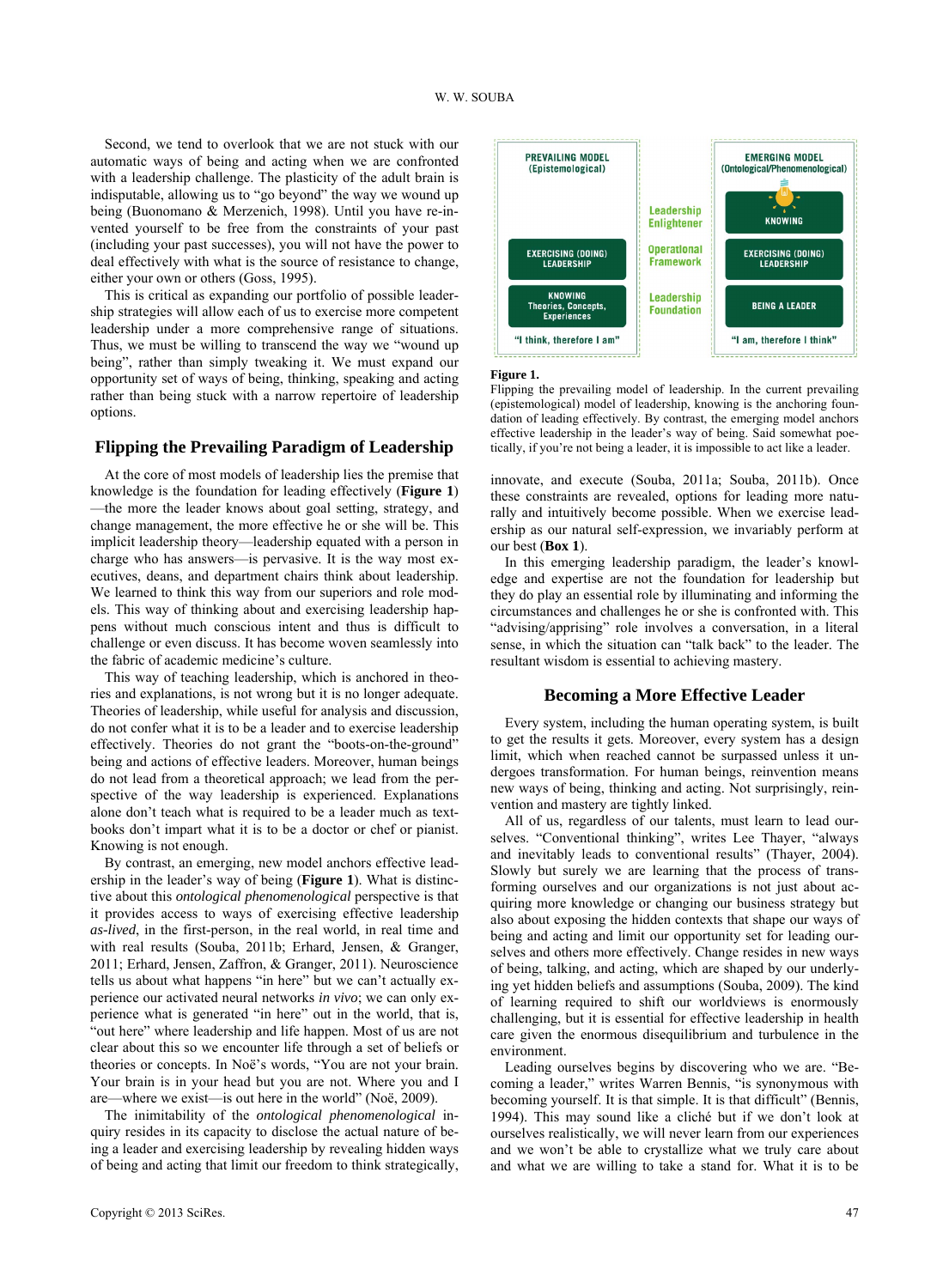human is inextricably linked to the way in which we lead. What gets in the way of (constrains) our being human also gets in the way of our leadership.

What is distinctive about the human world is that it is constituted in, shaped by, and accessible through language (Souba, 2011a; Souba, 2011b; Erhard, Jensen, & Granger, 2011; Erhard, Jensen, Zaffron, & Granger, 2011). In other words, access to any phenomenon is granted by language. Language acts as a lens (a context) through which we "see" and understand life's challenges, other people, and ourselves. More relatedly, the way any leadership challenge occurs for us is through language. Making sense of our leadership challenges and crafting solutions is a linguistic process.

Alfred Korzybski, a Polish engineer and philosopher, maintained that our ability to solve complex challenges is limited by the architecture of our brain and the structure of our languages (Korzybski, 2008; Korzybski, 1995; Korzybski, 1990). He wondered why structures built by engineers rarely collapse and, if they do, the underlying defect can be uncovered, whereas social systems (health care systems, economies, governments) not infrequently collapse but the basic defect is often unclear. Korzybski (Korzybski, 1990) drew the following conclusion:

What do engineers do neurologically when they build a bridge? … The engineers use a special, perfect yet restricted form of representation called mathematics, similar in structure to the facts they deal with; use of such symbolization yields predictable empirical results.

In contrast, architects of social systems employ languages that are often structurally dissimilar to the facts and have different meanings for different constituencies. As a consequence, when these systems collapse, the basic structural flaw is difficult to identify. Our leadership challenges are similar. Because every leadership challenge we deal with "dwells" in language, what we need when leadership is called for is a language (a conversational domain) that creates a context that uses us such that we are left being a leader and exercising leadership effectively as our natural self-expression (Souba, 2011b; Erhard, Jensen, & Granger, 2011; Erhard, Jensen, Granger, & Dimaggio, 2010).

The Language Leadership Performance Model (LLPM) describes the relationship between the circumstances the leader is dealing with (the leadership challenge), the context (point of view) the leader brings to that challenge, and the leader's way of being and actions (the ultimate source of the leader's performance) (**Figure 2**). In contrast to the popular model of leadership, which assumes the leader's performance is due largely to his or her knowledge, the LLPM proposes that the leader's

performance is firstly a function of his or her way of being (and acting) with those circumstances. The model stresses the importance of shifting certain of our prevailing (yet hidden) contexts in order to become more effective leaders.

**Leverage the Power of Language** The LLPM highlights three key interdependencies. First, our effectiveness as leaders is first and foremost a function of our moment-to-moment, situation-to-situation way of being and acting. Second, our way of being and acting is always consistent with (correlated with) the way in which the circumstances we are dealing with occur for us. Since many of the circumstances (leadership challenges) we are confronted with are inevitable (e.g., decreasing reimbursement, new payment models, a reduced NIH salary cap), recontextualizing (reframing) them —rather than resisting them—is essential to tackling them. Third, recontextualization is always a linguistically-mediated process. Language provides direct access to the context you bring to the circumstances you're dealing with and direct access to the way in which those circumstances occur for you. As such, language provides access to the source of your way of being and acting.

Stated slightly differently, the way in which the world, others, and you yourself occur for you is a function the conversation (your listening) that uses you. "We, mankind, are a conversation," wrote Heidegger. "The being of men is founded in language. But this becomes actual in conversation" (Heidegger, 1979). This conversation (with yourself and others) is inevitably biased by your beliefs, filters, and assumptions, thereby acting as a context (a point of view) that skews your perception and your interpretation. At a young age we begin to acquire an already-always-listening that filters and distorts what we see and hear. Some people listen through a "life is difficult" headset. They lug this listening around with them to the various challenges that show up in their lives. They are this listening. It is the space inside of which life occurs for them. Hyde (Hyde, 1994) elaborates:

[E]ach of us at every moment is always already listening in a particular way, listening from… the particular set of values and concerns that constitute our identity. Our way of being and our understanding of the world, given by these values and concerns, constitute the listening that each of us always already is, the listening that determines the way the world occurs for us.

I am stressing the importance of language because it is the most powerful and underutilized resource leaders have at their disposal. We all know people who are quite articulate, but, as Denning (Denning, 2008) points out, if people aren't listening to you, you're wasting your voice and your time. Changing people's entrenched thought constructs and behaviors that have been successful for decades often requires a story about the future that engages them. That future, which is only a possibility today, must be appealing enough to produce the necessary



#### **Figure 2.**

The Language Leadership Performance Model (LLPM). The model describes the relationship between the leadership challenge (the circumstances the leader is dealing with), the context the leader brings to that challenge, and the leaders being and acting (the ultimate source of the leader's performance). In contrast to the popular model of leadership, which presupposes the leader's performance is due largely to his/her knowledge, the LLPM proposes that the leader's performance is firstly a function of his/her way of being and acting with those circumstances. The model stresses the role of language in shifting certain of our prevailing (yet hidden) contexts as key to exercising more effective leadership. Adapted from Souba, 2011b.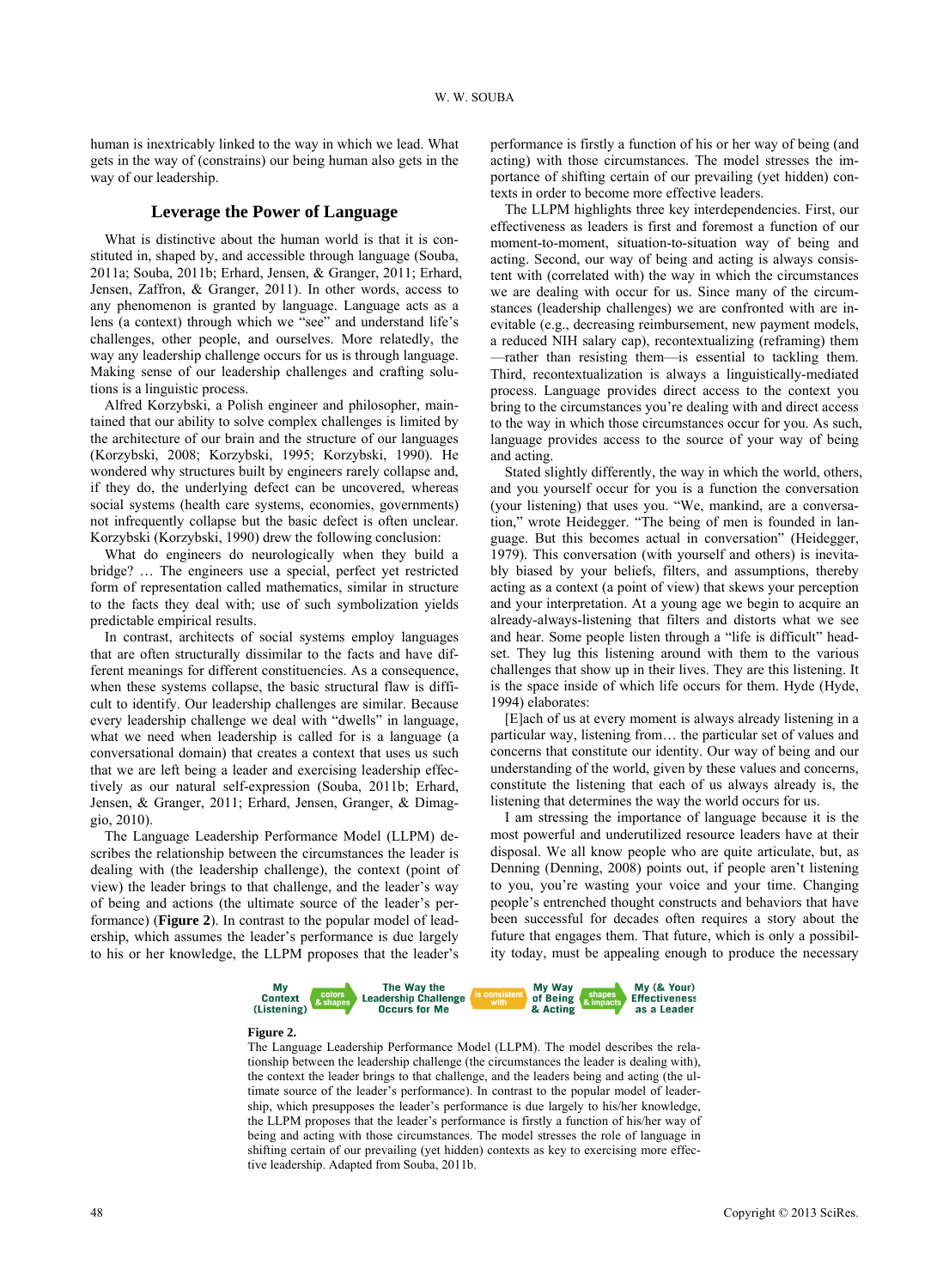courage in people to challenge the status quo. And, it must be inspirational enough to unite and align them so that their decisions and actions can be coordinated efficiently and effectively. Master leaders use language to prompt cognitive shifts in others, jarring them loose from their entrenched worldviews, so they can recontextualize their leadership challenges in such a way that their naturally correlated ways of being and acting provide them with new opportunity sets (previously unavailable) for exercising exemplary leadership (Souba, 2011b).

#### **The House of Leadership Foundation**

The *House of Leadership* (HOL), a metaphorical model, provides an anchoring foundation for *being* a leader and a practical framework for *exercising* leadership effectively (**Figure 3**). Laying the foundation of the model involves mastering the four pillars of being a leader. Building the framework entails constructing for yourself a contextual schema, which when mastered becomes a structure (construct) that in any leadership situation gives you the power to lead effectively as your natural self-expression. Being (the foundation) and action (the framework) are distinct but inseparable. Both of these activities laying the foundation and erecting the framework—will require that you deconstruct, at least in part, your existing leadership paradigm.

The foundation of the HOL is anchored by four ontological pillars: awareness, commitment, integrity, and authenticity (Souba, 2011a). Awareness refers to mindful presence, which involves bringing your full concentration to the situation at hand and paying attention purposefully, non-judgmentally and with curiosity. A key aspect of awareness is being mindful of the distortions created by your *already-always-listening*, that pervasive running commentary (inner critic) that's thinking for you and biasing you. When you are aware of this self-talk, its tendency to "control" you diminishes, opening up possibilities for new ways of being, thinking and acting. Burrell and Morgan (Burrell & Morgan, 1979) explain:

In order to understand alternative points of view, it is important that a [leader] be fully aware of the assumptions upon which his own perspective is based. Such an appreciation involves an intellectual journey which takes him outside of the



#### **Figure 3.**

The House of Leadership. The house metaphor provides the leader with a solid foundation for *being* a leader and a practical framework for *exercising* leadership effectively. The leader's know-how and knowwhat serve to inform the leader in making choices and decisions.

realm of his own familiar domain. It requires that he become aware of the boundaries which define his perspective. It requires that he journeys into the unexplored. It requires that he become familiar with paradigms which are not his own. Only then can he look back and appreciate in full measure the precise nature of his starting point.

For humans (and teams and organizations), integrity has to do with one's word being whole and complete (Erhard, Jensen, & Granger, 2011; Erhard, Jensen, Zaffron, & Granger, 2011; Christensen, 2009). By "keeping your word" we mean doing what you said you would do—keeping your promise. There must be clarity about what one is giving one's word to, to whom it is being given, and by when the promise given by the word will be completed. Research by Sull (Sull, 2003) suggests that when strategy implementation falters, broken or poorly understood promises are usually the reason.

Authenticity means being the accountable author of one's actions and behaviors (Souba, 2011a). Being authentic is being and acting consistent with who you hold yourself out to be for others (to include who you allow others to hold you to be), and who you hold yourself to be for yourself. To live authentically means to be, regardless of the circumstances and predicaments we find ourselves in, responsible for creating our future—i.e., "cause in the matter" (Erhard, Jensen, & Granger, 2011). As humans, we always find ourselves dealing with something that matters to us in some way; and, in dealing with it, we're always "being" some way. For example, if I'm being cynical in dealing with medicine's challenges, the world of health care reform could occur for me as hopeless. While we presume that we, in our day-to-day lives, display (reveal) our way of being, that way of being actually reveals us—who we are, what we stand for.

The term commitment means being "committed to something bigger than yourself" such that who you are being and your actions are in service of realizing something beyond your personal concerns for yourself (Souba, 2011b; Erhard, Jensen, & Granger, 2011; Erhard, Jensen, Zaffron, & Granger, 2011). The future is always the context for the present and a bold, compelling future provides you with the resolve and intestinal fortitude (in the present) to deal with whatever breakdown may occur along the way to creating that future. Fulfilling on your commitments often creates something to which others can also be committed, and have a sense that their lives are about something bigger than themselves. When people are operating inside these commitments, their tolerance for uncertainty increases, and their enthusiasm, vitality and ingenuity are enhanced.

### **The House of Leadership Framework**

The four foundational building blocks for "being a leader" support the five-part framework for exercising effective leadership: relationality, actionality, symbolicity, temporality, and locality (**Figure 3**). Leadership isn't routine (management can be) and in order for the work of leadership to get done, 1) relationships are critical; 2) there must be action; 3) language is essential; 4) it must live in the domain of a created future, and; 5) we must lead "out here" from an *as lived* perspective rather than "in here" from a set of theories.

Relationality conveys that leadership is born out of relational spaces created by building high-powered human interactions. Effective leadership today entails building connections and networked relationships that foster creativity, promote collabo-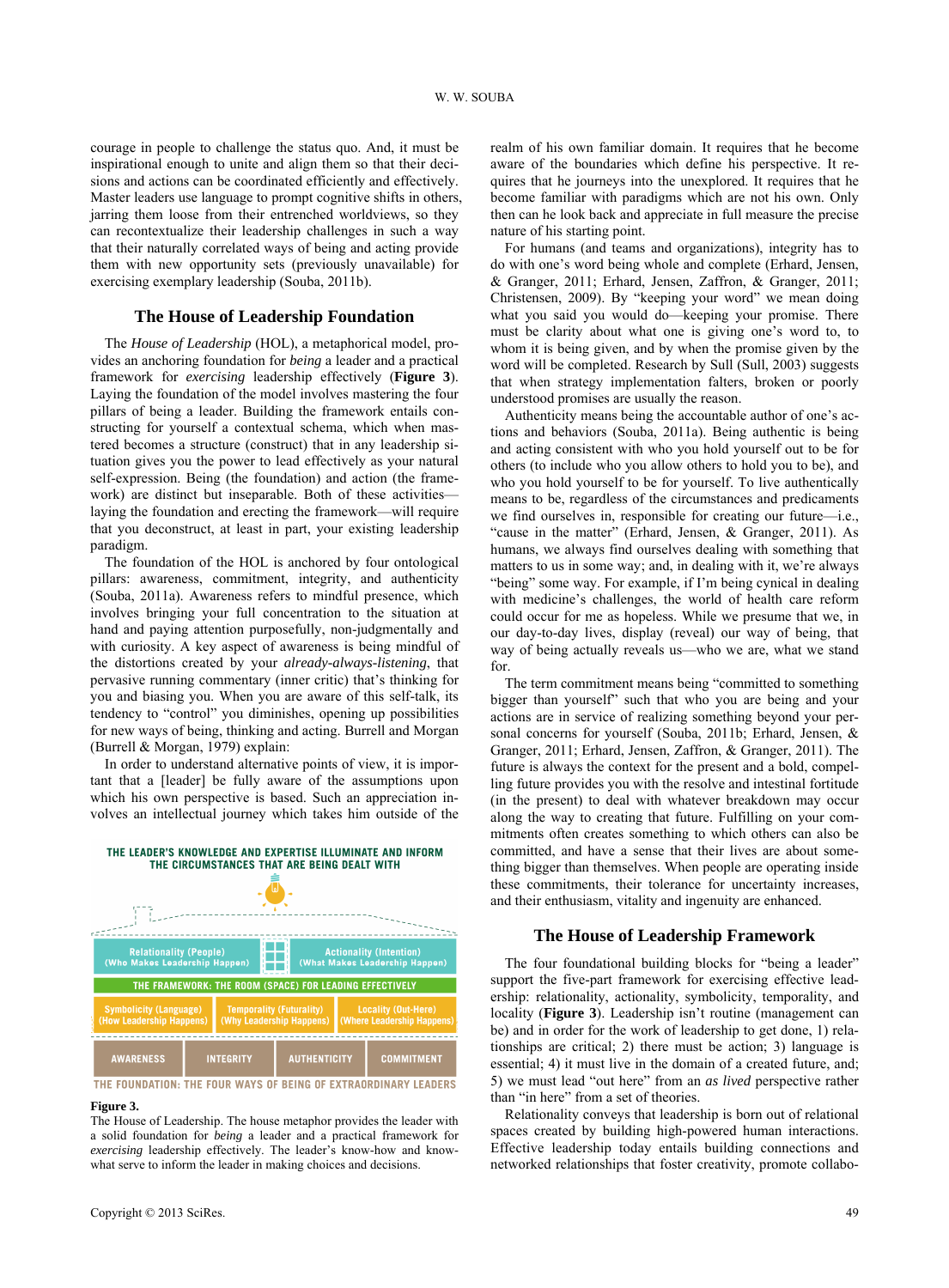ration and enhance resource exchange (Souba, 2007). Using fMRI to record brain activity, Stephens and colleagues (Stephens, Silbert & Hasson, 2010) found that during successful communication, speakers' and listeners' brains exhibit temporally connected response patterns, a "mind meld" of sorts. This neural coupling abates substantially in the absence of good communication.

Actionality—the state of action—is essential for effective leadership. There is no mental state, or thought process that alone effects change—only action does. Interestingly, we tend to judge others by their actions, while we judge ourselves by our intentions. All too often, we let ourselves off the hook if we believe our intentions are good. It is a useful exercise to verify for yourself that, in the absence of an interceding action, the future that unfolds will be one that is largely a continuation of your past. Given the natural correlation between the "occurring" and your way of being and acting, without a shift in the way in which your leadership challenge occurs for you, your actions and the results they produce (the future) will be the same.

Symbolicity refers to our natural propensity to organize our perceptions and experiences into symbols and symbol systems. Language (spoken and written) is the major medium leaders use to make leadership happen. Language is the vehicle we use for making decisions, resolving most disputes, and conveying possibilities. While language converts events into "talkable" objects, it is inevitably associated with variable meanings and different interpretations; thus, "to claim that one's own viewpoint is "objective", that is, valid in all contexts, is clearly a misappropriation of the truth" (Mey, 2003).

Things—ideas, conversations, people—become intelligible to human beings through a process of linguistic distinctions. Speaking is less about transmitting words to someone else and more about participating in a "saying" that is a showing. "What unfolds essentially in language is saying as pointing… The saying grants those who belong to it their listening to language and hence their speech… [This saying] lets what is coming to presence shine forth…" (Heidegger, 1971). In using language as a "showing" that clarifies priorities or shows the way, good leaders help themselves and others "see" differently. This property of language, its ability to bring forth, out of the unspoken realm, new ideas and possibilities, will determine the future of our health care system and our world.

Temporality, as used here, does not refer to clock time. Rather, it refers to the fact that you have a future that you are living into. All of your experiences (perceptions, memories, etc.) have a common temporal structure: a reference to past experiences, a current openness or clearing to what is present, and an anticipation of the moments of experience that are just about to happen (Gallagher & Zahavi, in press). Humans can also conceptualize far into the future. If you look for yourself, you will see that the future is the context for the present. In other words, both what is so in the present, and the *possibilities* for dealing with what is so, occur for you in the *context* of the future you are living into (Erhard, Jensen & Granger, 2011). Given the future-oriented nature of leadership, temporality is why leadership can happen in the first place.

Locality refers to where leadership happens. Because our brain generates our life experiences, we tend to believe that where we (our ways of being) are "located" is in our brain. For example, if we want to understand someone's motives, we'll often say, "I need to get into his head." It is not surprising that we often identify our brain at the center of who we are and where our "I" resides. But leadership does not happen in your brain. Your brain generates your ways of being and your actions, but leadership happens out here in the world. Carol Steiner (Steiner, 2002) explains:

Our fundamental nature [is] to be practically rather than theoretically open to the world. To be practically open means to do things with the world, to be active, to be engaged in human pursuits, to be hands on, to get our hands dirty, rather than "living in our heads"… Interpretation does not happen in our heads. It happens in the world.

Martin Heidegger (Heidegger, 1962; Dreyfus, 1991) recognized the phenomenological nature of leading "out here" a century ago when he characterized human being as "being-in-theworld." Life *as lived* happens "out-here" in the world. And exemplary leaders lead "out-here" rather than "in-here." The "in-here" work of thinking, formulating theories, and generating explanations informs their leadership "out-here." As life is lived, how could we be anywhere else? Anton reminds us that "we are always already in various concrete social relations with the world; never are we in need of first making contact. Humans are always already outside themselves, co-caught-up in various intentional relations and involvements" (Anton, 1999).

I am belaboring this point about where life is lived because, as physicians and scientists, we spend much of our time analyzing data, writing grants, and thinking about diagnostic dilemmas. Such activities are cognitively intense—we have a tendency to "be in our heads", so to speak. We might use familiar expressions such as, "I've been racking my brain all day" or "My brain is fried." Associated with this tendency to "be in our heads" is a listening that opines in the midst of our thinking. It usually shows up for us as a subtle voice that asks questions and makes judgments like: "Do I agree with that? Am I right? I don't believe that." Understandably, we may come to believe that who we are is our thoughts, impulses, and urges.

Neuroscience allows us to learn about what happens "inhere" (in our brain) but we can't actually experience our activated neural networks. We can only experience what is generated "in here" out in the world, that is, "out here" where leadership and life happen. Parker Palmer (1999) eloquently expresses the importance of the inward journey:

Why must we go in and down? Because as we do so, we will meet the darkness that we carry within ourselves—the ultimate source of the shadows that we project onto other people. If we do not understand that the enemy is within, we will find a thousand ways of making someone 'out there' into the enemy, becoming leaders who oppress rather than liberate others… Good leadership comes from people who have penetrated their own inner darkness and arrived at the place where we are at one with one another, people who can lead the rest of us to a place of "hidden wholeness" because they have been there and know the way.

#### **Creating a New Context**

Our dilemmas in health care, as vexing and problematic as they are, must be confronted. We can't, in Barbara Shelly's words, "go back to the old way, in which the only real guarantee of being able to afford health care was to never, ever get sick" (Shelley, 2013). As you take on your leadership challenges, the LLPM and the HOL will provide you with a user's manual of sorts. These tools are not intended to be rigid pre-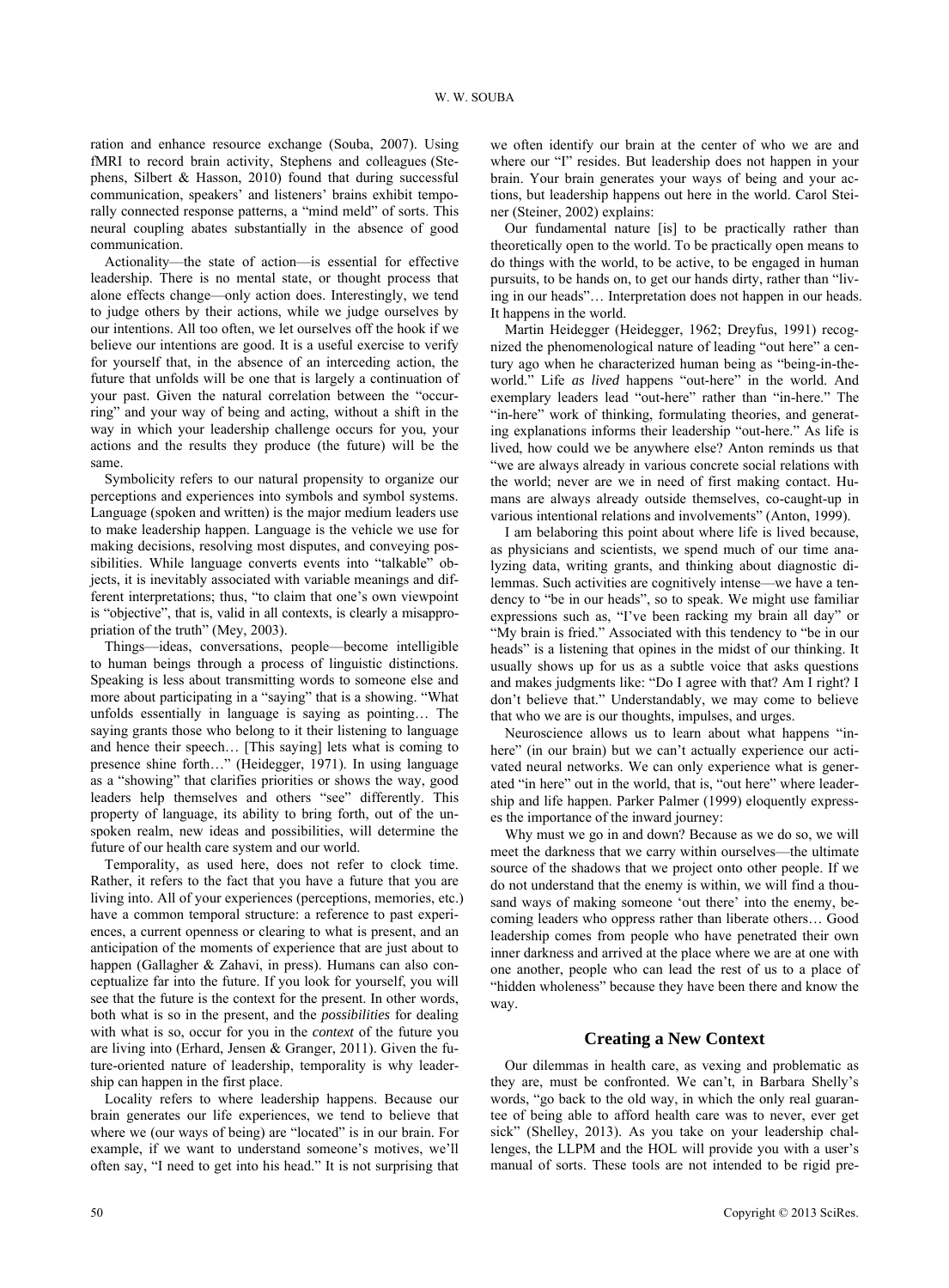scriptions since, in practice, leadership in not linear or formulaic. A heuristic for leading yourself (**Table 1**) can also be a useful guide as you take on this work.

Recontextualization is a process that extracts content from its original context and embeds it into a new context. This reframing process, which is always a linguistically-mediated event, entails a change of meaning—in other words, a change in the way in which your leadership challenge occurs for you. However, before you can create a new context, you must first "unconceal" your prevailing context. Exposing your reigning (hidden) context(s) involves identifying your unexamined beliefs, taken-for-granted assumptions, and already always listening relative to what it is to be a leader and what it is to exercise effective leadership so as to free yourself from the confines imposed by them (Souba, 2010; Souba, 2011a; Souba, 2011b; Erhard, Jensen, & Granger, 2011; Erhard, Jensen, Zaffron, & Granger, 2011). When your contexts become revealed, you will begin to see the inadvertent process by which they were created and the degree to which they govern your leadership decisions. You will discover that you have a choice about who you can be, independent from these contexts.

Master leaders use language to recontextualize their leader-

#### **Table 1.**

A heuristic for leading yourself.

ship challenges so that their naturally correlated ways of being and acting can emerge, resulting in effective leadership. When leaders linguistically unveil limiting contexts, they can create new contexts that shift the way leadership challenges occur for them. This is step one in providing you access to a wider range of ways of being and acting.

Creating for oneself a new context is often one of the most challenging aspects of becoming an extraordinary leader. Our obsolete mental maps, which frequently worked in the past, are exceedingly difficult to revise. John Kenneth Galbraith (Galbraith, 1971) reminds us that "faced with the choice between changing one's mind and proving there's no need to do so, almost everyone gets busy on the proof." Much as a scientist must think methodically to gain insights into her research questions, you must apply rigorous thinking to the puzzle called "you and your leadership." But these insights aren't acquired by measuring or assaying; they are acquired first-hand as an aslived experience, through rigorous, disciplined thinking. Many people think they are thinking when they are simply reshuffling their biases. We need a higher quality of thinking from more people in order to transform our health care system. Heidegger (Heidegger, 1966) pulls no punches when he writes:

| Step           |                                                                                                                                                                                                                                                                                       | Distinction/Comment                                                                                                                                                                                                                                                                                                                                                                                                                                                                   |  |
|----------------|---------------------------------------------------------------------------------------------------------------------------------------------------------------------------------------------------------------------------------------------------------------------------------------|---------------------------------------------------------------------------------------------------------------------------------------------------------------------------------------------------------------------------------------------------------------------------------------------------------------------------------------------------------------------------------------------------------------------------------------------------------------------------------------|--|
| 1              | Identify a leadership challenge you are dealing with<br>where you've been ineffective (unproductive) in getting<br>the results you desire.                                                                                                                                            | A leadership challenge exists when you are not realizing the outcome you want for the<br>circumstances you're dealing with and, without some intervention (a different approach or<br>set of tactics), the same unwanted outcome will persist.                                                                                                                                                                                                                                        |  |
| $\overline{2}$ | How does your leadership challenge occur for you and<br>how do you occur for yourself in dealing with it? Include<br>what it is that's not working for you as well as your<br>complaints.                                                                                             | The term "occur" refers to the way in which "what you are dealing with" (the occurring) is<br>present (shows up) in some way for you (e.g., frustrating, unfair, difficult, hopeless) and<br>the way in which you occur for yourself in dealing with it (e.g., confident, incompetent,<br>awkward)                                                                                                                                                                                    |  |
| 3              | What unproductive (limiting) ways of being and what<br>actions (behaviors) are contributing to your<br>ineffectiveness (underperformance) and hindering you<br>from leading as your natural self-expression?                                                                          | Your effectiveness as a leader is a function of your ways of being and your actions (or<br>inactions). You must "unconceal" these limiting ways of being and acting that constrain<br>your freedom to lead effectively as your natural self-expression. What gets in the way of<br>your natural self-expression are the encumbering ways you wound up being.                                                                                                                          |  |
| 4              | Verify for yourself that, in the absence of an interceding<br>action, the future that unfolds will be one that is largely a<br>continuation of the past.                                                                                                                              | Given the natural correlation between the "occurring" and your way of being and acting.<br>without a shift in the way in which your leadership challenge occurs for you, your actions<br>and the results they produce (the future) will be the same.                                                                                                                                                                                                                                  |  |
| 5              | Listen to your leadership challenge. Describe the<br>conversation that is using you? How does it shape the<br>way in which your leadership challenge occurs for you?                                                                                                                  | Who you are being moment to moment is a function of your listening. Each of us is a<br>listening (a conversation with ourselves) that "uses us" by providing us with a point of<br>view (a context) from which we make sense of our circumstances and orient our actions.                                                                                                                                                                                                             |  |
| 6              | Separate the facts you are dealing with in your leadership<br>challenge from your "languaging" (interpretation,<br>explanation, narrative) of the facts.                                                                                                                              | When you're able to separate the facts (e.g., my budget got cut) from your interpretation<br>(that's not fair, it can't be balanced), you'll discover that much of what you believed to be<br>the case was just your story. What you thought was unalterable now becomes open to<br>change.                                                                                                                                                                                           |  |
| 7              | What intuitive and spontaneous ways of being and acting<br>(i.e., those that are a manifestation of your natural self-<br>expression) would grant you the performance and results<br>you desire (that is, enable you to deal effectively with<br>your leadership challenge)?          | Take into consideration universal, all-purpose ways of being and acting that would leave<br>you more effective (e.g., optimistic, respectful, curious) as well as more distinctive<br>cognitive and emotional states and actions (e.g., vigilant, analytical, pragmatic, setting<br>expectations). Recall that the source of your "as lived" performance is most fundamentally<br>a product of your way of being, and your matched actions.                                           |  |
| 8              | In what way(s) would your leadership challenge have to<br>occur for you and how would you have to occur for<br>yourself so that your naturally self-expressed ways of<br>being and acting would intuitively arise?                                                                    | In order to access your leadership challenge so that it occurs for you as hittable rather than<br>unhittable, you must reframe (recontextualize) it. Recall that the way you choose to speak<br>to and listen to yourself and to others (i.e., your language) about the challenge you are<br>dealing with shapes and colors the way those challenges occur for you.                                                                                                                   |  |
| 9              | What can you say (to yourself and others) about the<br>future you are committed to such that your stand for that<br>future will grant you the being and acting in the present<br>required to take on your leadership challenge and the<br>obstacles you will encounter along the way? | In committing to a future that is bigger than you are, the realization of which fulfills on what<br>is important to you and what you truly care about, you will "re-wire" neural networks in your<br>brain in such a way that they generate the correlated ways of being and acting necessary to<br>realize that future as your natural self-expression. Such a potent relationship with language<br>will give you the power to speak the future you are committed to into existence. |  |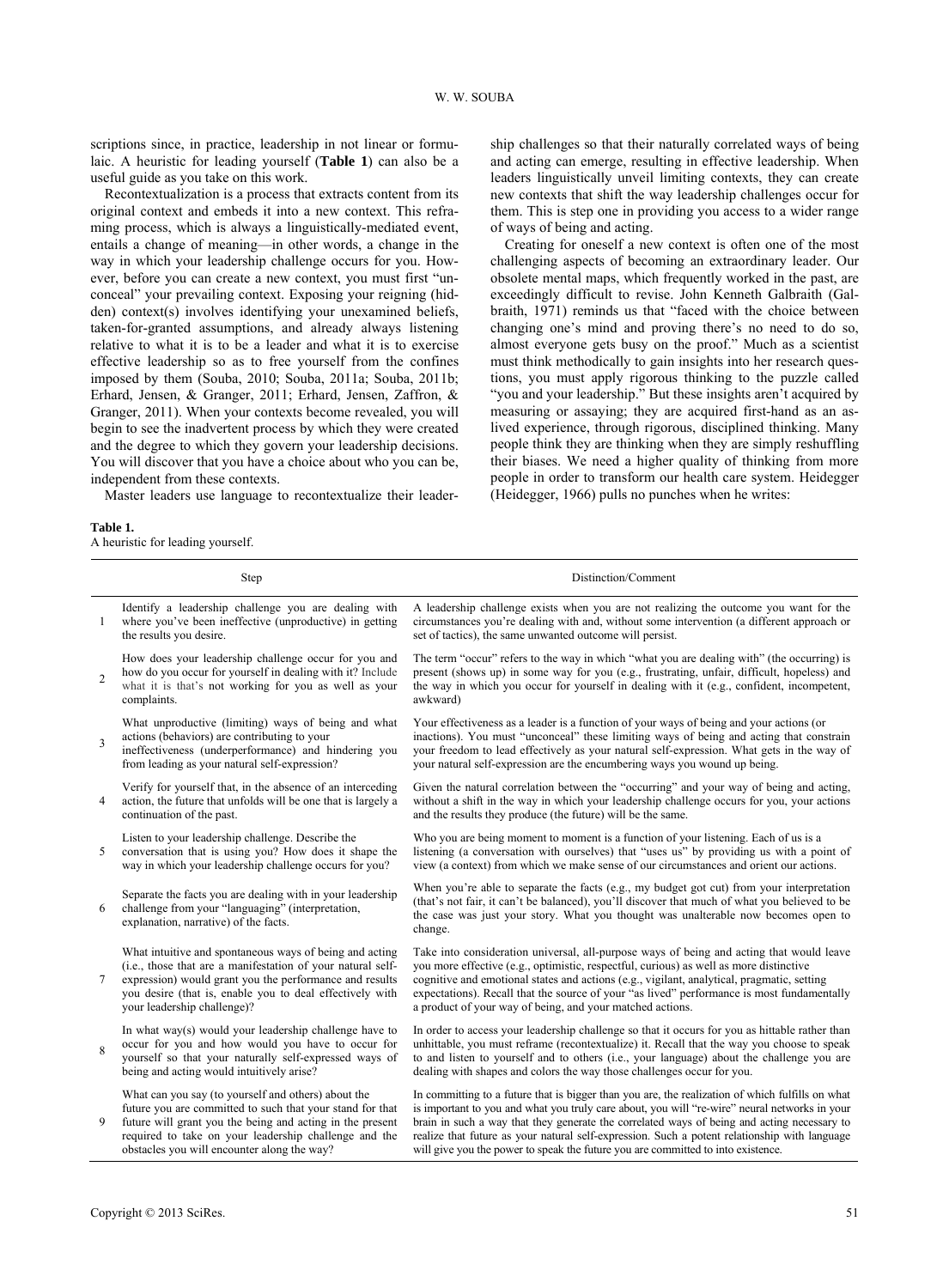Let us not fool ourselves. All of us, including those who think professionally, as it were, are often enough thought poor; we all are far too easily thought-less… Man today is *in flight from thinking*. This flight from thought is the ground of thoughtlessness… Part of this flight is that man will neither see nor admit it. Man today will even flatly deny this flight from thinking… For the way to what is near is always the longest and thus the hardest for us humans. This is the way of meditative thinking. Meditative [reflective] thinking demands of us not to cling one-sidedly to a single idea, nor to run down a onetrack course of ideas. [Reflection] demands of us that we engage ourselves with what at first sight does not go together at all.

Each of us experiences the world through the lenses of our accrued contexts, which arise in, reside in and are continuously molded by language. Language is and has been a powerful sculptor of who we are today. It is within this context that opportunities for transformational change reside. Using our willpower to strip away the various levels of context so people can discover other possibilities for their relationships, commitments, and actions is a critical leadership responsibility (Malpas, 2002). While neuroscientists such as Sam Harris insist that free will is an illusion, Harris (Harris, 2012) acknowledges that it has actually increased his feelings of freedom.

A creative change of inputs to the system—learning new skills, forming new relationships, adopting new habits of attention—may radically transform one's life… Getting behind our conscious thoughts and feelings can allow us to steer a more intelligent course through our lives.

On the other hand, cognitive psychologist and neuroscientist Peter Tse accepts that while we are not free to change the way we are at any moment, we can, through a process he calls dynamical synaptic reweighting, change mental events in the future. Tse (Tse, 2013) writes:

Physically realized mental events can change the physical basis not of themselves in the present, but of future mental events. How? By triggering changes in the physically realized informational/physical criteria for firing that must be met by future neuronal inputs before future neuronal firing occurs that realizes future mental events. Such criterial causation does not involve self-causation.

Your connectome changes in response to changes in your thoughts, speech and behaviors. The words that come out of your mouth matter, a lot. But before you can create a new context that "liberates" your (naturally self-expressed) ways of being and acting, you must expose your prevailing context(s) and limiting ways of being and acting that handicap your performance. This is no cakewalk as our entrenched ways of being and acting are invariably frozen solid and exceedingly difficult to thaw. In order to unfreeze them, there must be a compelling reason to change. There must be something you are willing to take a stand for. For example, the associate dean leading a radical curriculum reform initiative must shift his context from, "The faculty will never buy into this" to "We're going to design a curriculum that sets the standard for preparing physicianleaders."

In committing to a future bigger than you are (a future that surpasses than your own agenda), the realization of which fulfills on what is important to you and what you truly care about, you will change your connectome such that its re-wired neural networks will generate the correlated ways of being and acting necessary to realize that future as your natural self-expression.

Such a potent relationship with language gives you the power to speak the future you are committed to into existence. It begs the question: What can you say about the future you're committed to such that it will grant you the being and acting required to take on your leadership challenge and the obstacles you will encounter along the way?

#### **Who are You Really**

Nobel Laureate Saul Bellows (Bellows, 1976) reminds us that, as human beings, we are confronted with "an immense, painful longing for a broader, more flexible, fuller, more coherent, more comprehensive account of what we human beings are, who we are, and what this life is for." Our understanding of what it is to be a leader is inseparable from our understanding of what it is to be human.

Most of us "see" ourselves and others as objects with properties, titles, abilities, possessions, which can be measured (**Table 2**). Most humans are concerned with six properties (attributes) known as the 6 As (our 6 Achilles' heels): admiration, achievement, attention, authority, appearance, and affluence (Souba, 2011b). They are the primary indicators of looking good and measuring up in our culture.

How we understand ourselves is the foundation of our values, our choices, and our relationships with each other. A context that understands human beings as objects with properties is shallow and limiting. What we lose is our awe that the world actually exists, that we exist (Heidegger, 1962). To be human is to be amazed by "being" and to be grateful for the privilege of being alive. Ratcliffe (2013) writes:

Not knowing everything about a person is integral to our sense of her as a person. The reason for this is that persons are not merely experienced as objects within one's world, a sense of their *being* persons involves an appreciation of their potential to reshape one's world, to transform to varying degrees the possibilities it offers.

What makes us uniquely human, then, is not our insulated knowledge, but our fundamental *concern* or *care* about our condition (Heidegger, 1962). Human beings are those beings for whom their being matters. Care (as used here) does not mean attending to one's needs or wants; rather, it is the requirement we each have to choose, to take a stand, to make a commitment. Moment by moment we can choose how to "be" as we deal with life's challenges. Yet, choosing authentically is a conundrum because we are "thrown" into a world that we do not choose, one that often seems indifferent to our concerns.

A different way of understanding who we are most fundamentally as human beings is as a "clearing" of conscious intelligibility in which we can choose the way in which the world shows up for us (Heidegger, 1962). As expressed below, this is a captivating metaphor.

In the midst of beings as a whole an open place occurs. There is a clearing, a lighting... Only this clearing grants and guarantees to us humans a passage to those beings that we ourselves are not, and access to the being that we ourselves are (Heidegger, 1971).

The clearing is at once both a physical space (similar to a glade in a forest) and a field of consciousness (Edgeworth, 2003). In one sense we *are* the clearing. In another sense, the clearing is the space where our being emerges, where we become aware and intentional and where other entities emerge out of hiddenness. While this metaphor might imply that the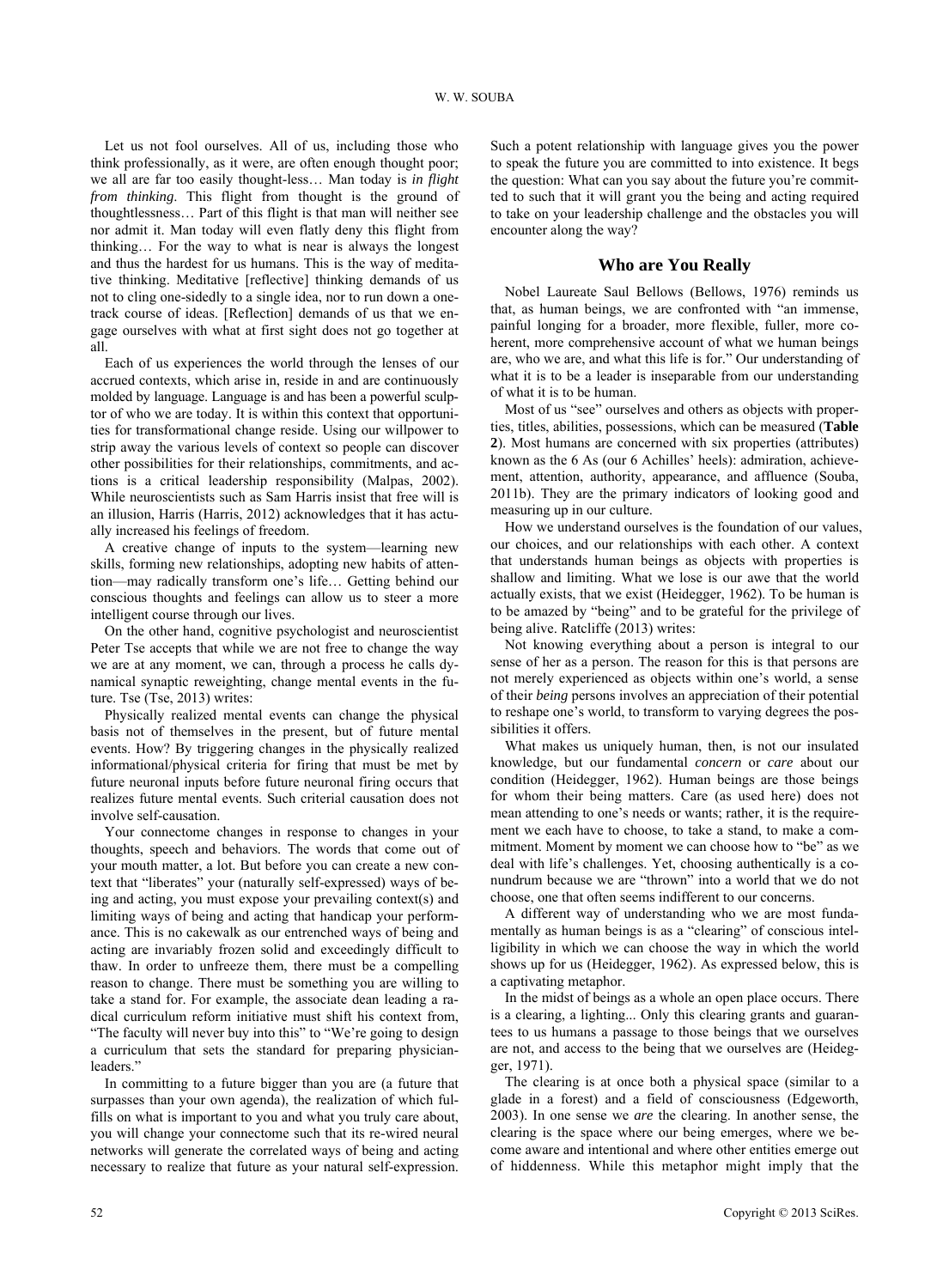| Table 2. |                                            |
|----------|--------------------------------------------|
|          | Who are we? What does it mean to be human? |

| Prevailing Understanding<br>An Object with Properties                                                                                                                                                                                                                                                                                                                                                                                                                                                                                                       | Emerging Understanding<br>A Clearing of Intelligibility                                                                                                                                                                                                                                                                                                                                                                                                                                                                                                                                                                                                                        |
|-------------------------------------------------------------------------------------------------------------------------------------------------------------------------------------------------------------------------------------------------------------------------------------------------------------------------------------------------------------------------------------------------------------------------------------------------------------------------------------------------------------------------------------------------------------|--------------------------------------------------------------------------------------------------------------------------------------------------------------------------------------------------------------------------------------------------------------------------------------------------------------------------------------------------------------------------------------------------------------------------------------------------------------------------------------------------------------------------------------------------------------------------------------------------------------------------------------------------------------------------------|
| We live (talk, act) as if we're objects with measurable properties. We<br>tend to define people based on their properties (job, title, income)<br>Human beings are drawn to six properties known as the 6As (our 6)<br>Achilles' heels)<br>Admiration; achievement; affluence; attention; authority; appearance<br>This way of understanding who we are, as objects with properties,<br>promotes unproductive ways of being and acting<br>Inauthenticity; out of integrity; poor self-awareness; self-absorbed<br>(committed only to one's personal agenda) | Human beings are a clearing of conscious intelligibility in which the<br>world shows up for us. In this clearing, our way of being and acting<br>match the way in which the world occurs for us. "Things show up in<br>the light of our understanding of being" (Dreyfus, 1991).<br>We dwell in already made clearings that have become littered with<br>outdated, confining ways of being, thinking and working. The "clearing<br>out" of these outdated mental maps occurs via distinctions, which<br>always live in language.<br>The disclosure of the authentic self is always accomplished as a<br>clearing-away of our concealments (our hidden biases and assumptions). |
|                                                                                                                                                                                                                                                                                                                                                                                                                                                                                                                                                             |                                                                                                                                                                                                                                                                                                                                                                                                                                                                                                                                                                                                                                                                                |

process of leading yourself is a passive or undemanding one, it is not. The breakthroughs in thinking that ensue from the inward journey of leadership are frequently "torn out of hiddenness" (Heidegger, 1962) such that we experience the "essential unfolding as the destining of a revealing" (Soccio, 2007). Insights often do emerge out of obscurity into the light. And it is through wrestling with them as they emerge—with all of their discord and defiance—that transformation is born (**Box 2**). Nowhere is this need for transformation greater than in health care.

The disclosure of the authentic self is always accomplished as a clearing-away of these concealments, which leads to a clearing for action that is an "emergent bounded aggregate of ways of being and acting that become possible through language" (Crevani, 2011). Language allows us to be astonished by Being (Heidegger, 1979). Once we become truly amazed by "being" we cannot help but be grateful for the privilege of experiencing the world with a continual sense of appreciation and wonder. Given this context, we must each ask: In the clearing that I am, what ways of being and what behaviors will create the requisite leadership that will ensure a bright future for health care?

In his Magnum opus, *The Master and his Emissary*, Iain McGilchrist (McGilchrist, 2012) argues that the left hemisphere of the human brain, which thinks in classes and categories, has slowly come to dominate the right hemisphere, which provides us with meaning and has "ontological supremacy." This dominance has resulted in bureaucratization, fragmentation, excessively rigid thinking, and an unhealthy focus on metrics such that "we're in danger of forgetting everything that makes us human."

McGilchrist contends that left brain's emphasis on representational language developed because of its practical utility but at the expense of context and awareness of the inherent. We must reengage the right brain in the health care reform conversation. The solution is not just a question of better integrating the two hemispheres. The right brain is both the gatekeeper and the conciliator, an especially important role when it comes to tackling leadership challenges. Without this wisdom, our complex challenges will continue to plague us.

# **Acknowledgements**

The author thanks Meredith Bartelstein, Kathi Becker, James Borchert, Joe DiMaggio, Werner Erhard, Faith Goodness, Kari Granger, Aaron Grober, Deborah Hastings, Michael Jensen, Pam Gile, Cathy Pipas, Glenda Shoop, Fran Todd, Mary Turco, and Craig Westling and for their helpful conversations and insights.

# **REFERENCES**

- Anton, C. (1999). Beyond the constitutive-representational dichotomy: The phenomenological notion of intentionality. *Communication Theory, 9,* 26-57. [doi:10.1111/j.1468-2885.1999.tb00161.x](http://dx.doi.org/10.1111/j.1468-2885.1999.tb00161.x)
- Atkinson, B., Atkinson, L., Kutz, P., Lata, J., Lata, K., Szekely, J., & Weiss, P. (2005). Rewiring neural states in couples therapy: Advances from affective neuroscience. *Journal of Systemic Therapies, 24,*  3-13. [doi:10.1521/jsyt.2005.24.3.3](http://dx.doi.org/10.1521/jsyt.2005.24.3.3)
- Barker, R. (1997). How can we train leaders if we do not know what leadership is? *Human Relations, 50,* 343-362. [doi:10.1177/001872679705000402](http://dx.doi.org/10.1177/001872679705000402)
- Bennis, W. (1994). *On becoming a leader*. New York: Addison-Wesley Publishing Co.
- Bickerton, D. (1996). *Language and human behavior*. Seattle, Wash: University of Washington Press.
- Block, P. (1996). *Stewardship*. San Francisco: Berrett-Koehler Publishers.
- Bluck, S., & Habermas, T. (2001). Extending the study of autobiographical memory: Thinking back about life across the life span. *Review of General Psychology, 5,* 135-147. [doi:10.1037/1089-2680.5.2.135](http://dx.doi.org/10.1037/1089-2680.5.2.135)
- Boje, D., Oswick, C. and Ford, J. (2004). Language and organization: The doing of discourse. *Academy of Management Review, 29,* 571- 577.
- Brownlee, S. (1996). The biology of soul murder: Fear can harm a child's brain. Is it reversible? US News and World Report.
- Buonomano, D., & Merzenich, M. (1998). Cortical plasticity: From synapses to maps. *Annual Reviews of Neuroscience, 21,* 149-186. [doi:10.1146/annurev.neuro.21.1.149](http://dx.doi.org/10.1146/annurev.neuro.21.1.149)
- Burrell, G., & Morgan, G. (1979). *Sociological paradigms and organizational analysis: Elements of the sociology of corporate life*. London: Heinemann.
- Christensen, K. (2009). Integrity: Without it nothing works. Interview with Michael Jensen. *Rotman: The Magazine of the Rotman School of Management, 99,* 16-20.
- Crevani, L. (2011). *Clearing for action: Leadership as a relational phenomenon*. Doctoral Thesis, KTH Royal Institute of Technology. http://www.diva-portal.org/smash/record.jsf?pid=diva2:414603
- Denning, S. (2008). The secret language of leadership. *Leader to Leader, 48,* 14-19. [doi:10.1002/ltl.275](http://dx.doi.org/10.1002/ltl.275)
- Dreyfus, H. (1991). *Being-in-the-world: Commentary on Heidegger's being and time*. Cambridge, MA: MIT Press.
- Edgeworth, M. (2003). The clearing: Heidegger and excavation. Posted on archeolog.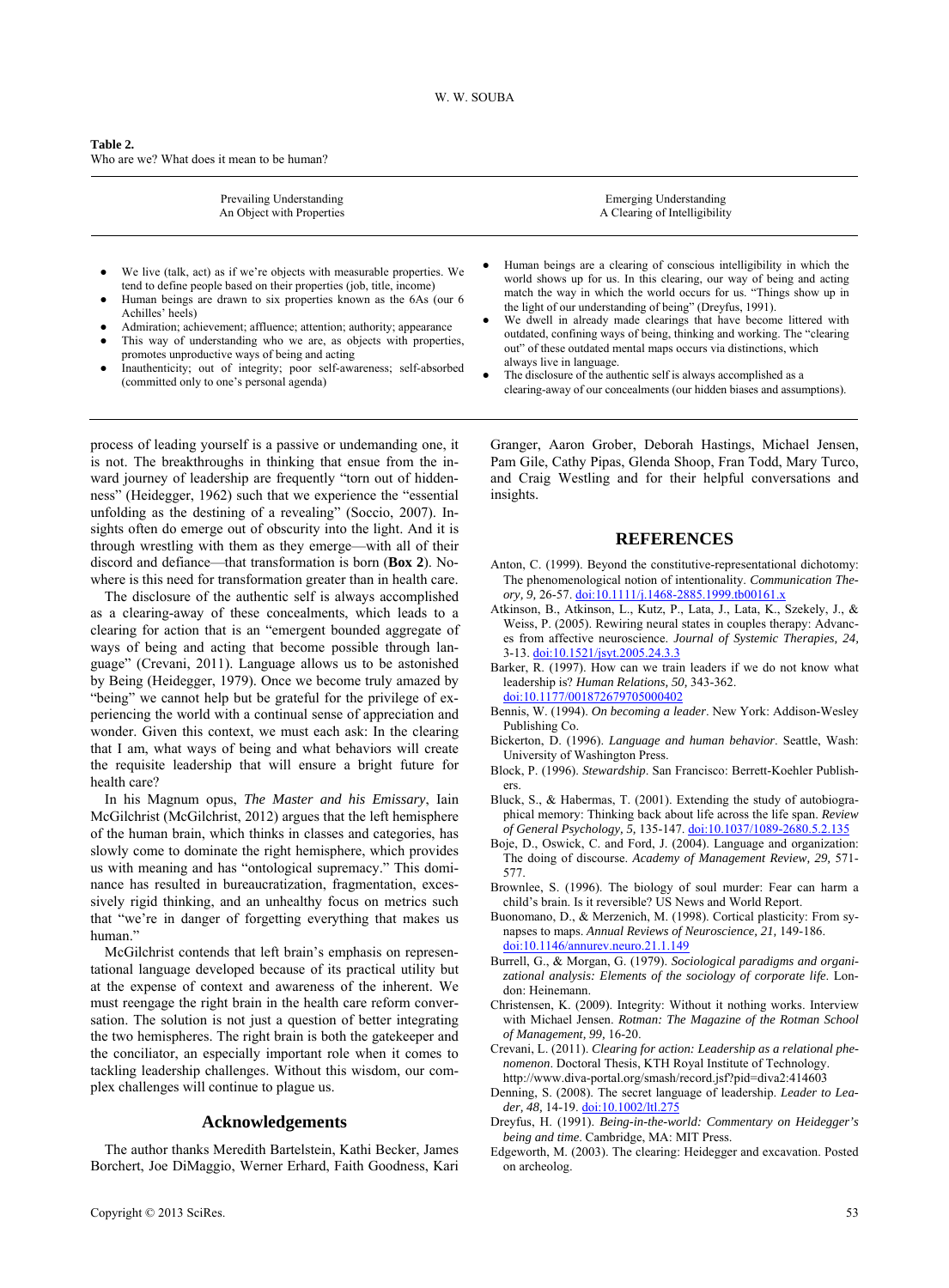http://traumwerk.stanford.edu/archaeolog/2006/09/the\_clearing\_heid egger\_and\_exc\_1.html

- Erhard, W., Jensen, M., & Granger, K. (2011). Creating leaders: An ontological/phenomenological model. In S. Snook, N. Nohria, & R. Khurana (Eds.), *The handbook for teaching leadership*. Thousand Oaks, CA: Sage Publications.
- Erhard, W., Jensen, M., Zaffron, S., & Granger, K. (2011). Course materials for being a leader and the effective exercise of leadership: An ontological/phenomenological model (May 10, 2011). Harvard Business School NOM Working Paper No. 09-038. http://ssrn.com/abstract=1263835

Erhard, W., Jensen, M., Granger, K., & Dimaggio, J. (2010). Mastering the principles and effective delivery of "the ontological leadership course. http://ssrn.com/abstract=1638429

- Eriksen, M. (2008). Leading adaptive organizational change: Self-reflexivity and self-transformation. *Journal of Organizational Change Management, 21, 622-640. doi:10.1108/0953481081090325*
- Galbraith, J. (1971). *Economics, peace and laughter.* New York: New American Library.
- Harris, S. (2012). *Free will*. New York: Free Press.
- Gallagher, S., & Zahavi, D. (in press). Primal impression and enactive perception. In D. Lloyd, & V. Arstila (Eds.), *Subjective time: The philosophy, psychology, and neuroscience of temporality*. Cambridge, MA: MIT Press.
- Gilbert, D., & Wilson, T. (2007). Prospection: Experiencing the future. *Science, 317,* 1351-1354. [doi:10.1126/science.1144161](http://dx.doi.org/10.1126/science.1144161)
- Goss, T. (1995). *The last word on power*. New York: Crown Publishing.
- Green, J. (2006). *An abundance of katherines*. New York: Dutton Juvenile.
- Heidegger, M. (1962). *Being and time*. New York: Harper & Row.
- Heidegger, M. (1966). *Discourse on thinking*. New York: Harper and Row.
- Heidegger, M. (1971a). *Poetry, language and thought.* New York: Harper & Row.
- Heidegger, M. (1971b). *On the way to language*. New York: Harper and Row.
- Heidegger, M. (1979). *Holderlin and the essence of poetry. Existence and being*. Regnery/Gateway: South Bend, Ind.
- Hyde, R. (1994). Listening authentically: A heideggerian perspective on interpersonal communication. In K. Carter, & M. Presnell (Eds.), *Interpretive approaches to interpersonal communication*. Albany, NY: SUNY Press.
- Kolb, B., Gibb, R., & Robinson, T. (1995). *Brain plasticity and behavior*. Eat Sussex: Psychology Press.
- Korzybski, A. (2008). *Manhood of humanity: The science and art of human engineering*. Gloucester: Dodo Press.
- Korzybski, A. (1995). *Science and sanity: An introduction to non-Aristotelian systems and general semantics.* Englewood, NJ: The Institute of General Semantics.
- Korzybski, A. (1990). *Collected writings* 1920-1950*.* Englewood, NJ: The Institute of General Semantics.
- LeDoux, J. (2003). *Synaptic self: How our brains become who we are*. New York: Penguin Books.
- Malpas, J. (2002) The weave of meaning: Holism and contextuality. *Language & Communication, 22,* 403-419.
- [doi:10.1016/S0271-5309\(02\)00017-4](http://dx.doi.org/10.1016/S0271-5309(02)00017-4)
- McGilchrist, I. (2012). *The master and his emissary: The divided brain and the making of the western world.* New Haven, CT: Yale University Press.
- Mey, J. (2003). Context and (dis)ambiguity: A pragmatic view. *Journal of Pragmatics, 35,* 331-347. [doi:10.1016/S0378-2166\(02\)00139-X](http://dx.doi.org/10.1016/S0378-2166(02)00139-X)
- 
- Miller, A. (2008). *The drama of the gifted child: The search for the true self.* New York: Basic Books.
- Noë, A. (2009). *Out of our heads.* New York: Hill and Wang.
- Palmer, P. (1999). *Let your life speak.* San Francisco, CA: Jossey-Bass. Parikh, J. (2012). The zen of management maintenance: Leadership
- starts with self-discovery. <http://hbswk.hbs.edu/archive/4790.html> Pascual-Leone, A., Amedi, A., Fregni, F., & Merabet, L. (2005). The plastic human brain cortex. *Annual Review of Neuroscience, 28,* 377-
- 401. [doi:10.1146/annurev.neuro.27.070203.144216](http://dx.doi.org/10.1146/annurev.neuro.27.070203.144216)
- Plato, A. (1988). *Plato's portrait of sokrates*. Guilford, CT: J Norton.
- Seung, S. (2012). *Connectome.* New York: Houghton Mifflin Harcourt. Shaw, G. (2011). Famous-quotes.com.
- <http://www.1-famous-quotes.com/quote/5826>
- Shelly, B. (2013). Passive resistance to Obamacare.
- [http://www.jsonline.com/news/opinion/shelly01-mv9p1oe-20547571](http://www.jsonline.com/news/opinion/shelly01-mv9p1oe-205475711.html) [1.html](http://www.jsonline.com/news/opinion/shelly01-mv9p1oe-205475711.html)
- Soccio, T. (2007). *Archetypes of wisdom: An introduction to philosophy.* Belmont, CA: Thomson Wadsworth.
- Souba, C. (2009). Leading again for the first time. *Journal of Surgical Research, 157,* 139-153. [doi:10.1016/j.jss.2009.09.018](http://dx.doi.org/10.1016/j.jss.2009.09.018)
- Souba, W. (2010). The language of leadership. *Academic Medicine, 85,* 1609-1618. [doi:10.1097/ACM.0b013e3181ee0045](http://dx.doi.org/10.1097/ACM.0b013e3181ee0045)
- Souba, W. (2011a). The being of leadership. *Philosophy, Ethics, and Humanities in Medicine, 6,* 5. [doi:10.1186/1747-5341-6-5](http://dx.doi.org/10.1186/1747-5341-6-5)
- Souba, W. (2011b). A new model of leadership performance in health care. *Academic Medicine, 86,* 1241-1252.
- [doi:10.1097/ACM.0b013e31822c0385](http://dx.doi.org/10.1097/ACM.0b013e31822c0385) Souba, W. (2006). The inward journey of leadership. *Journal of Surgical Research, 131,* 159-167. [doi:10.1016/j.jss.2006.01.022](http://dx.doi.org/10.1016/j.jss.2006.01.022)
- Souba, W., & McFadden, D. (2008). The double whammy of change. *Journal of Surgical Research, 151,* 1-5.
- [doi:10.1016/j.jss.2008.11.808](http://dx.doi.org/10.1016/j.jss.2008.11.808) Souba, W. (2007) The leadership dilemma. *Journal of Surgical Research, 138,* 1-9. [doi:10.1016/j.jss.2007.01.003](http://dx.doi.org/10.1016/j.jss.2007.01.003)
- Staudinger, U. (1999). Social cognition and a psychological approach to an art of life. In F. Blanchard-Fields, & T. Hess (Eds.), *Social cognition, adult development and aging*. New York: Academic Press. [doi:10.1016/B978-012345260-3/50016-1](http://dx.doi.org/10.1016/B978-012345260-3/50016-1)
- Steiner, C. (2002). The technicity paradigm and scientism in qualitative research. The Qualitative Report.
- <http://www.nova.edu/ssss/QR/QR7-2/steiner.html>
- Stephens, G., Silbert, L., & Hasson, U. (2010). Speaker-listener neural coupling underlies successful communication. *Proceedings of the National Academy of Sciences of the United States of America, 107,* 14425-14430. [doi:10.1073/pnas.1008662107](http://dx.doi.org/10.1073/pnas.1008662107)
- Sull, D. (2003). Managing by commitments. *Harvard Business Review, 81,* 82-91.

Bellows, S. (2013). Nobel laureate lecture.

- [http://www.nobelprize.org/nobel\\_prizes/literature/laureates/1976/bell](http://www.nobelprize.org/nobel_prizes/literature/laureates/1976/bellow-lecture.html%20Accessed%205/3/2013) [ow-lecture.html](http://www.nobelprize.org/nobel_prizes/literature/laureates/1976/bellow-lecture.html%20Accessed%205/3/2013)
- Ratcliffe, M. (2013). The structure of interpersonal experience. In D. Moran, & R. Jensen (Eds.), *Phenomenology of Embodied Subjectivity*. Dordrecht: Springer (forthcoming 2013).
- Teicher, M. (2002). Scars that won't heal: The neurobiology of child abuse. *Scientific American, 286,* 68-75.

[doi:10.1038/scientificamerican0302-68](http://dx.doi.org/10.1038/scientificamerican0302-68)

- Thayer, L. (2004). *Leadership: Thinking, being, doing.* Bloomington, IN: Xlibris Corporation.
- Tse, P. (2013). *The neural basis of free will: Criterial causation.* Cambridge, MA: MIT Press.
- Watts, R. (2011). *Fables of fortune.* Austin, TX: Emerald Book Co.
- Wind, Y., & Crook, C. (2006) *The power of impossible thinking.* Upper Saddle River, NJ: Wharton Publishing.
- Zaccaro, S., Kemp, C., & Bader, P. (2004) Leader traits and attributes. In J, Antonakis, A, Cianciolo, & R Sternberg (Eds.), *The Nature of Leadership*. Thousand Oaks, CA: Sage Publications.